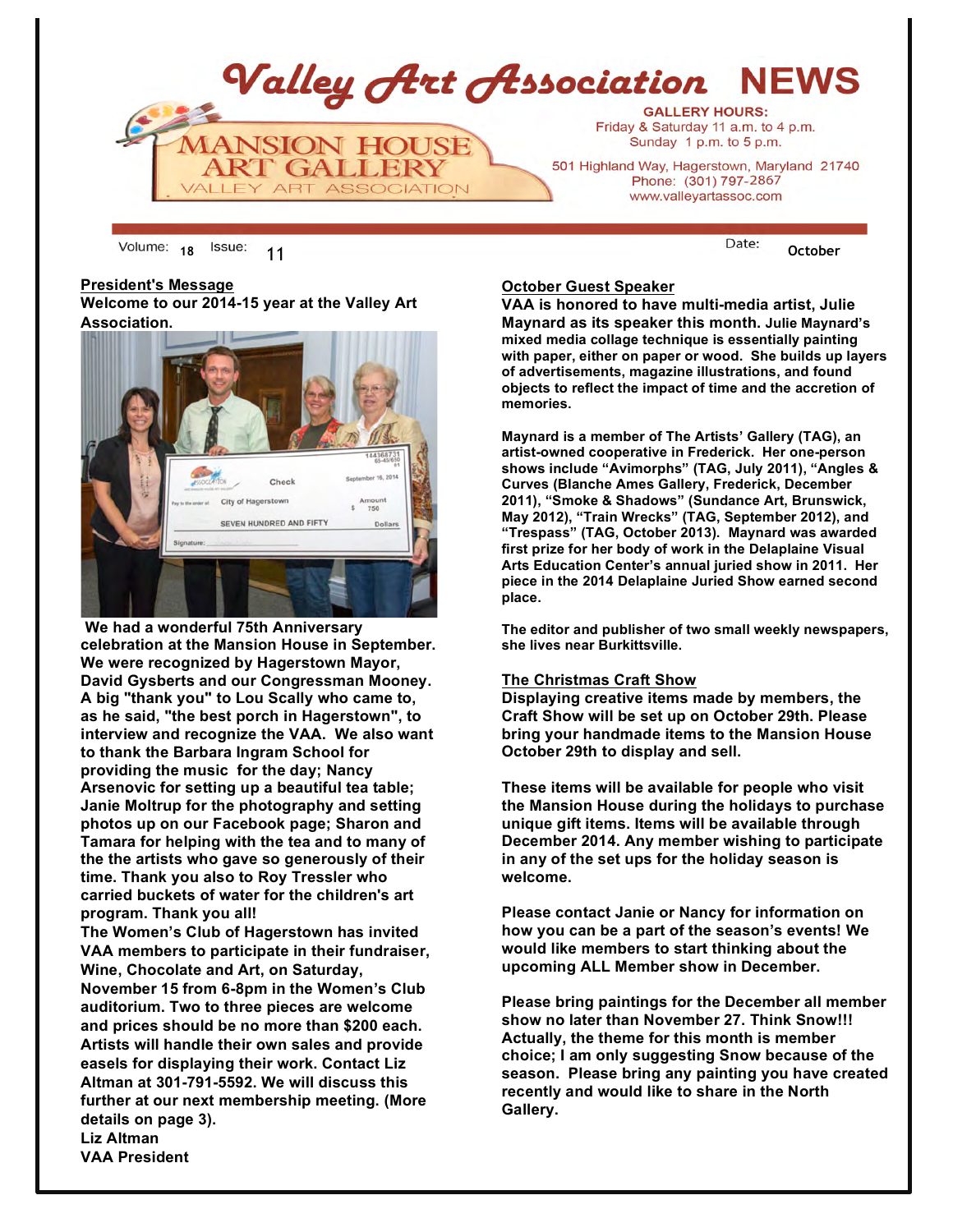#### **Dear Area Artists, Businesses, Organizations and Collectors**

**You are invited to participate in the upcoming 6th annual Mountaintop Community Fall Fair and Art Show. The event will take place on Saturday, November 1, 2014, from 9:00 a.m. until 3:00 p.m. and will be held indoors at the Blue Ridge Fire and Rescue Co., 13063 Monterey Lane, Blue Ridge Summit PA. All proceeds from the event will benefit the Amanda K. Bowders Memorial Garden. This event will allow area artists, businesses, non-profit organizations and antique dealers the opportunity to display their works, hand out informational materials, bring items for sale (no yard sale items), conduct antiques sales, or display other representations of your business or organization. Set up spaces are available at a cost of \$10 which includes 1-8' table. Approximately 24 spaces are available on a first-come, first-serve basis. For additional information contact: Lynn or Duke Martin (717) 642-5645, or email**:**jacksmtn@embarqmail.comor Kevin Kipe (301) 241-4863 (717) 552-6351.** 

#### **ANNOUNCEMENT TO ALL SITTERS**

**Please encourage ALL Visitors to sign our guest book before leaving the Galleries.**

**December 5th is the Tree Lighting in the Park**

**December 7th is the VAA Christmas Tea Members, please bring hors d'oeuvres and special dishes to share.**

#### **FYI for the VAA Membership**

**Once again, your VAA Board is diligently working to ensure that the Association will enjoy a fiscally secure future. Also, currently there exists a need to purchase some items that will be used to serve the membership as well as maintain an acceptable level of appearance of the Gallery. To achieve the above goals, the board is considering a recommendation to the membership that would increase our dues from \$25 annually to \$30 for 2015. Prior to this recommendation the Board would appreciate your suggestions pertaining to how financially the above obligations may be met. Your input is important! Please contact any Board member and share your thoughts with** 

**them. Thank you in advance for your time and efforts.**

**The following VAA Members will be showing their works in the month of October:**

**Lucy Ecker an award winning watercolorist, will be showing "Images and Inspirations" from October 3 – 26 in the North Gallery with a reception on Sunday OCT. 5 from 2 – 4 pm. Everyone and friends are invited. The more the merrier.** 

**Liz Stacy-Hurley an award winning artist and member of "Oil Painters of America," will be the featured artist for the month of October in a one-person show at the Washington County Arts Council, October 3 through October 28, 2014 with an opening reception on Friday, October 3 from 5 - 7 pm. The show, entitled, "New Works" will feature her most recent paintings in oil completed in the last year. Liz will also be showing her work in at least two other venues that include the Cumberland Valley Show at the Washington Museum of Fine Art in Hagerstown as well as another showing coming up in Virginia in November for the Icelandic Assoc. of DC.** 

**Janie Moltrup, a professional photographer and Marjorie Tressler, an accomplished portrait painter, will be the featured artists the month of November at the Washington Co. Arts Council in Hagerstown, Md. Their show will run from Oct 31 to December 2, 2014 with the opening reception being held Friday October 31 from 5-7pm. Janie's show titled "Textures in Nature" will be shown in the Hall Gallery. She has selected several of her stunning nature photos and turned them into beautiful art. Marjorie's show, "Be Big, Bold and Beautiful" will be featured in the Main Gallery. She will be showing many new paintings in oil with a variety of subjects including, stylized portraits, still life and landscapes. The hours of operation are, Tuesday -Friday 11-5pm and Saturday 10- 4pm.** 

**If any VAA members want to pay to have their event "Boosted," on FB, Janie Moltrup is happy to help them make that happen. She paid for the first \$25.00 ads and had a lot of positive response reaching people.**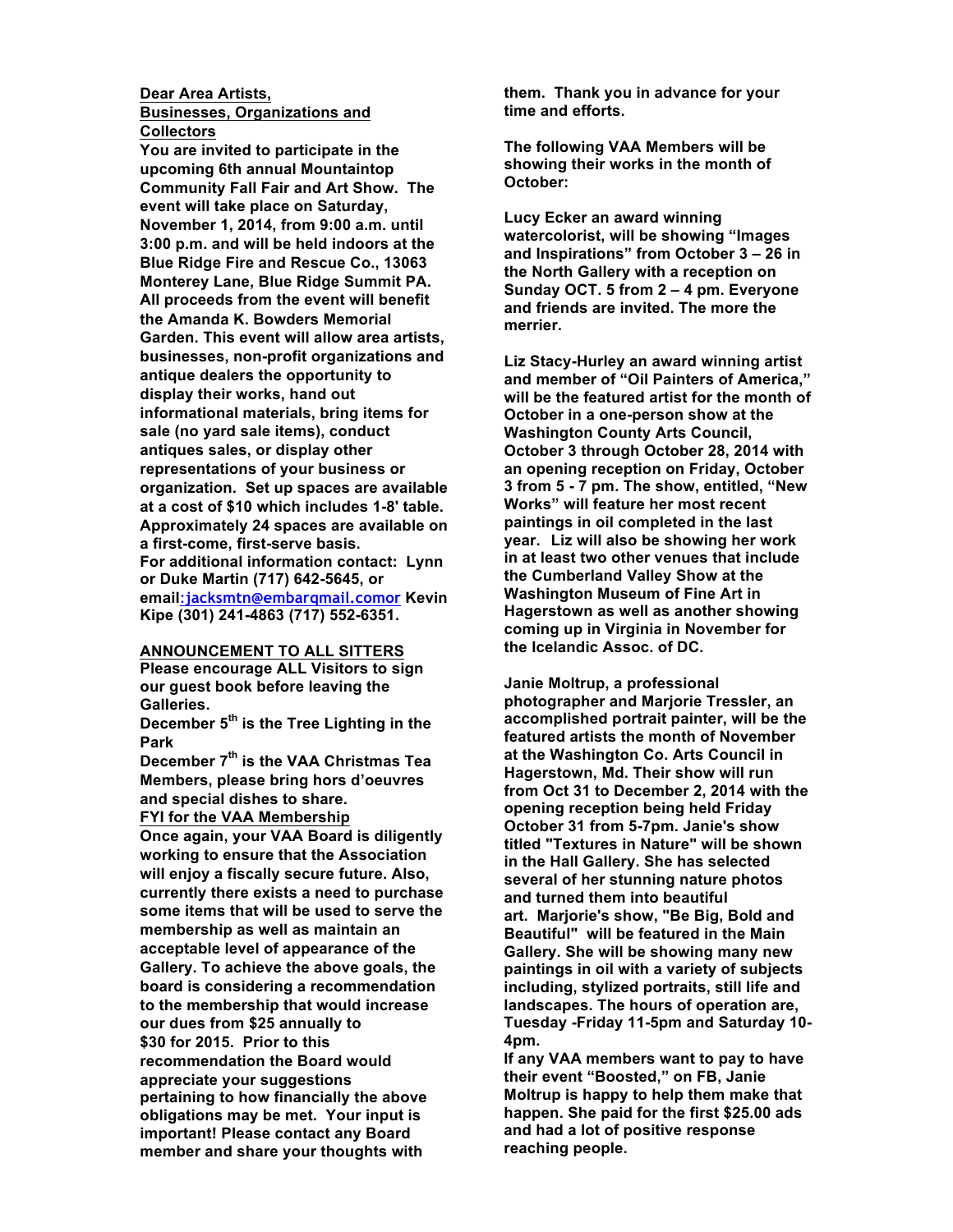**"Wednesday Night Art Class" Dates: Continuous Day: Wednesday 6:30-9pm Location: Mansion House Tuition: \$65 per 6 week session. Marjorie Tressler is teaching a class in both oil and acrylic every Wednesday night except the fourth Wednesday of each month. These classes are for all painting levels. Each student gets individual attention and is encouraged to work on any subject they are interested in and wish to paint. This class is very unique where students are taught in a very friendly, relaxed atmosphere with fun conversations, where everyone is enjoying the experience of creating a beautiful painting. The only requirement is for students to provide their own materials and come to have fun!! For more information please contact Marjorie at 717-762-6791 or marjorietressler@comcast.net.**

## **"Wednesday Art Group"**

**The Wednesday Art Group invites you to join us. We meet every Wednesday from 10am to 2pm. Bring your lunch and paints, any medium. For more information call Audrey Mentzer at 301- 739-8112 or Ruth Peyton at 304-274-3465.**

#### **"Inspiration Tuesdays"**

**Dates: Continuous Day: Tuesday Time: 10am-2pm Location: Mansion House Tuition: Free. Marjorie Tressler is facilitating a weekly painting session in oil, acrylic, watercolor or mixed media for intermediate and advanced painters each Tuesday. These sessions are free and open to all members of the VAA. The artists share ideas, experiences, knowledge and use of materials. There are some critiques, but most of all, inspiration. The artists supply their own materials, still life set-ups and resource photographs, etc. The only requirement is that the artist needs to be selfmotivated and able to work independently. For more information or to sign up, please contact Marjorie at 717-762-6791 or** 

**marjorietressler@comcast.net.**

**NEW AND IMPROVED VAA WEBSITE This article bears repeating. Visitors to the VAA website will notice a recently** 

**added NEW AND IMPROVED feature! At the bottom of the main page is an "f" icon which will link you to our facebook page when clicked. Check out regularly up-dated pictures and comments which appear there. Next to the facebook icon is a small calendar. Clicking that gives you access to a calendar of events taking place at The Mansion House including the sitters' schedule. To add events, such as classes, trips, etc. please contact Janie Moltrup, Gallery Director, or one of the Board Members.**

## **Changes to VAA Facebook Page Accessibility:**

**The URL for the VAA Facebook Page is below. This may be typed/entered into your Internet address bar at any time to access the VAA Facebook Page.** *https://www.facebook.com/ValleyArtAsso ciationHagerstown.Md*

**The activity calendar is also linked at the bottom of the Valley Art Association home page by clicking on the** *calendar icon***. Alternatively, the VAA's Facebook Page may be accessed by clicking on the Facebook button near the end of the VAA's main website:** 

**www.valleyartassoc.com**

#### **Gallery Director Note**

**Our participation in the city park was very successful. We received several** 



**awards and proclamations' from city officials on September 20. Artists Marjorie Tressler, Carol Miller, Donna Mason and Dennis Clark were painting and visiting with visitors. There** 

**were artistic activities hosted by Liz Altman for children on the porch. We had our own bear in the park as well in the form of a "Selfie" station located in the park below the Mansion House. There were lines of families waiting to have their photographs taken with the painting bear. Thanks to everyone who participated in the wonderful 75th Anniversary Celebration and dedication of the new Bear Sculpture in the park.**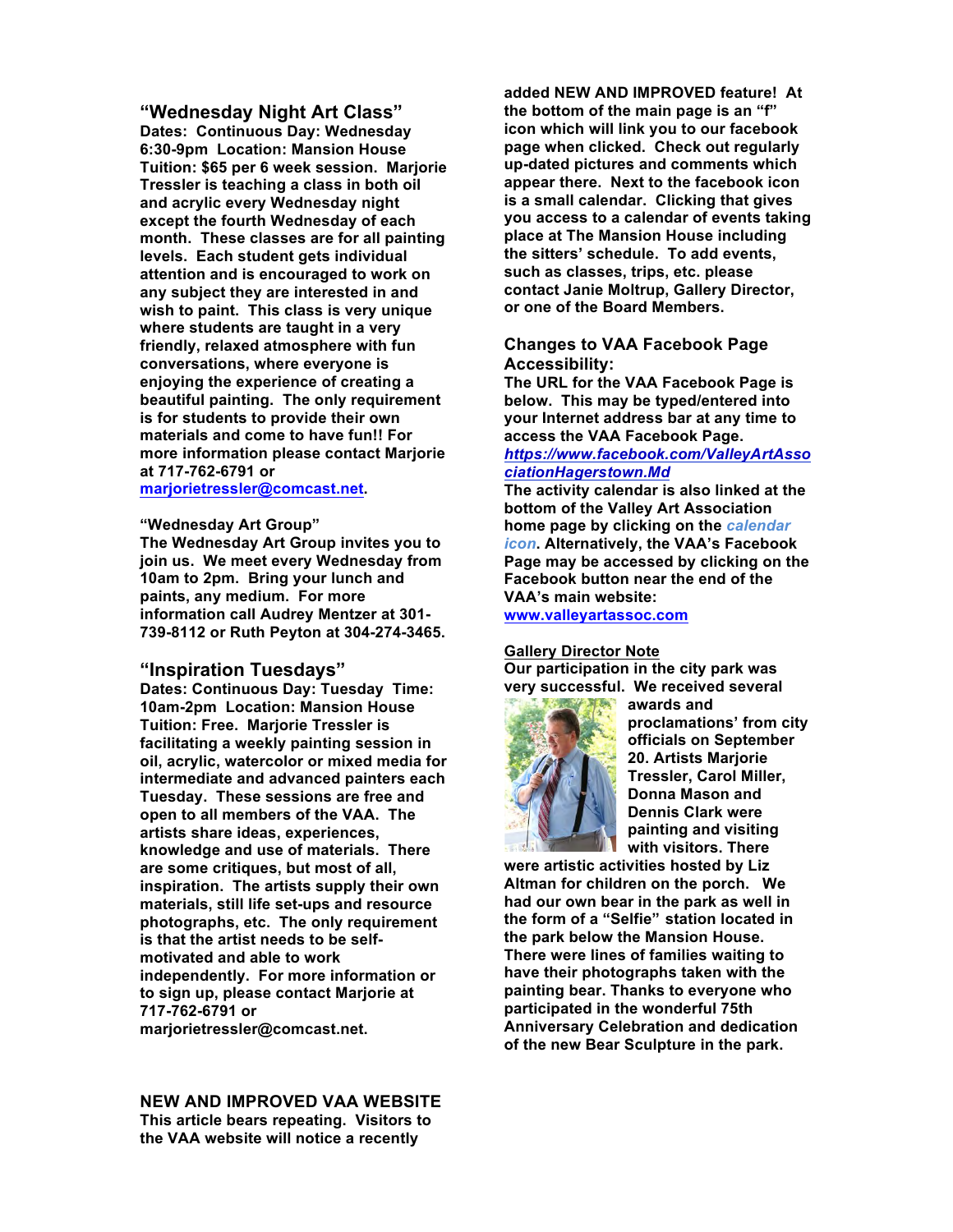## **2014 Hospitals Art In The Hallways Schedule:**

## **Mertius**

**October Sherry Kemp November Lin Peterson**

**December Laura Shindle**

## **Waynesboro**

**October Nicole Troup**

**November Cindy Smith**

**December Evie Cook**

**Chambersburg**

**October Jean Strike**

**November Glen Sabetto**

**December Anne Finucane**

## **2015 Dues**

**Annual 2015 Membership Dues of \$25 are now due. Make checks payable to Valley Art Association and mail to Donna Smith, Treasurer, Valley Art Association, 501 Highland Way, Hagerstown, MD 21740. If you have not paid your dues and have questions: Call Donna Smith, 301-797- 8761 or DSmith7119@aol.com.**

**Dues are due immediately for people who are hanging Art In The Hallway at Meritus Medical Center have Shrink Wraps at Mansion House.**

# **2015 Art In The Hallways Schedule for Meritus:**

|                             | <b>JANUARY Carol Wilks</b>      |
|-----------------------------|---------------------------------|
|                             | <b>FEBRUARY Donna Mason</b>     |
| <b>MARCH</b>                | Tamara Hoffman                  |
| <b>APRIL</b>                | June Savannanh                  |
| MAY                         | <b>Lucy Ecker</b>               |
| <b>JUNE</b>                 | <b>Pauline Adams</b>            |
| <b>JULY</b>                 | <b>Sue Bell</b>                 |
|                             | <b>AUGUST Marilyn Tracey</b>    |
| <b>SEPTEMBER</b> Sue Parker |                                 |
|                             | <b>OCTOBER Elizabet Stacey-</b> |
| <b>Hurley</b>               |                                 |
|                             | <b>NOVEMBER Eileen Pollock</b>  |
| <b>DECEMBER</b>             | <b>Bob Wantz</b>                |